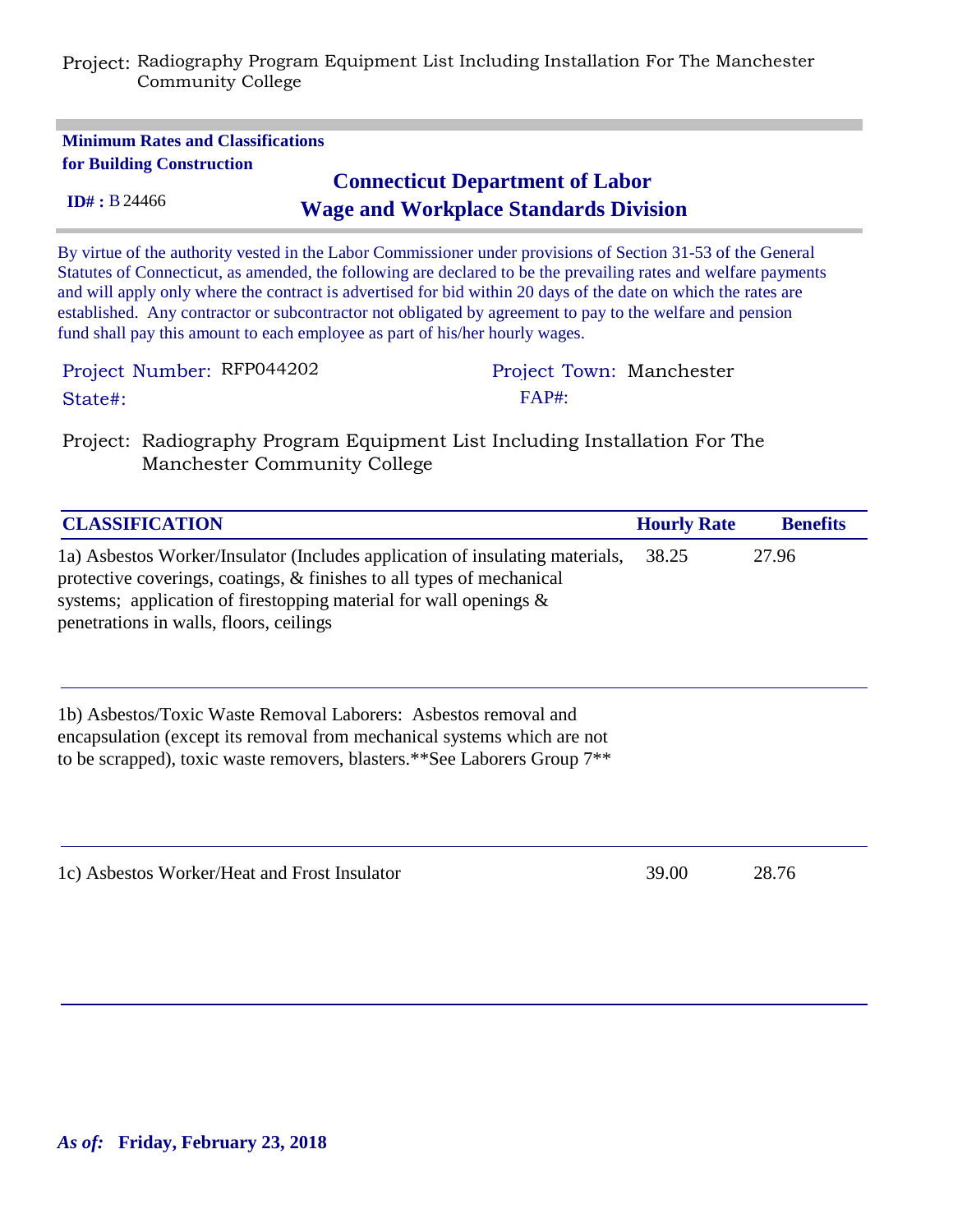| Troject, Radiography Program Dquipment mot including instantation For The Manenester<br>Community College |       |             |
|-----------------------------------------------------------------------------------------------------------|-------|-------------|
| 2) Boilermaker                                                                                            | 38.34 | 26.01       |
|                                                                                                           |       |             |
| 3a) Bricklayer, Cement Mason, Concrete Finisher (including caulking),<br><b>Stone Masons</b>              | 33.48 | $32.06 + a$ |
|                                                                                                           |       |             |
| 3b) Tile Setter                                                                                           | 34.90 | 25.87       |
|                                                                                                           |       |             |
| 3c) Terrazzo Mechanics and Marble Setters                                                                 | 31.69 | 22.35       |
|                                                                                                           |       |             |
| 3d) Tile, Marble & Terrazzo Finishers                                                                     | 26.70 | 21.75       |
|                                                                                                           |       |             |
| 3e) Plasterer                                                                                             | 33.48 | 32.06       |
|                                                                                                           |       |             |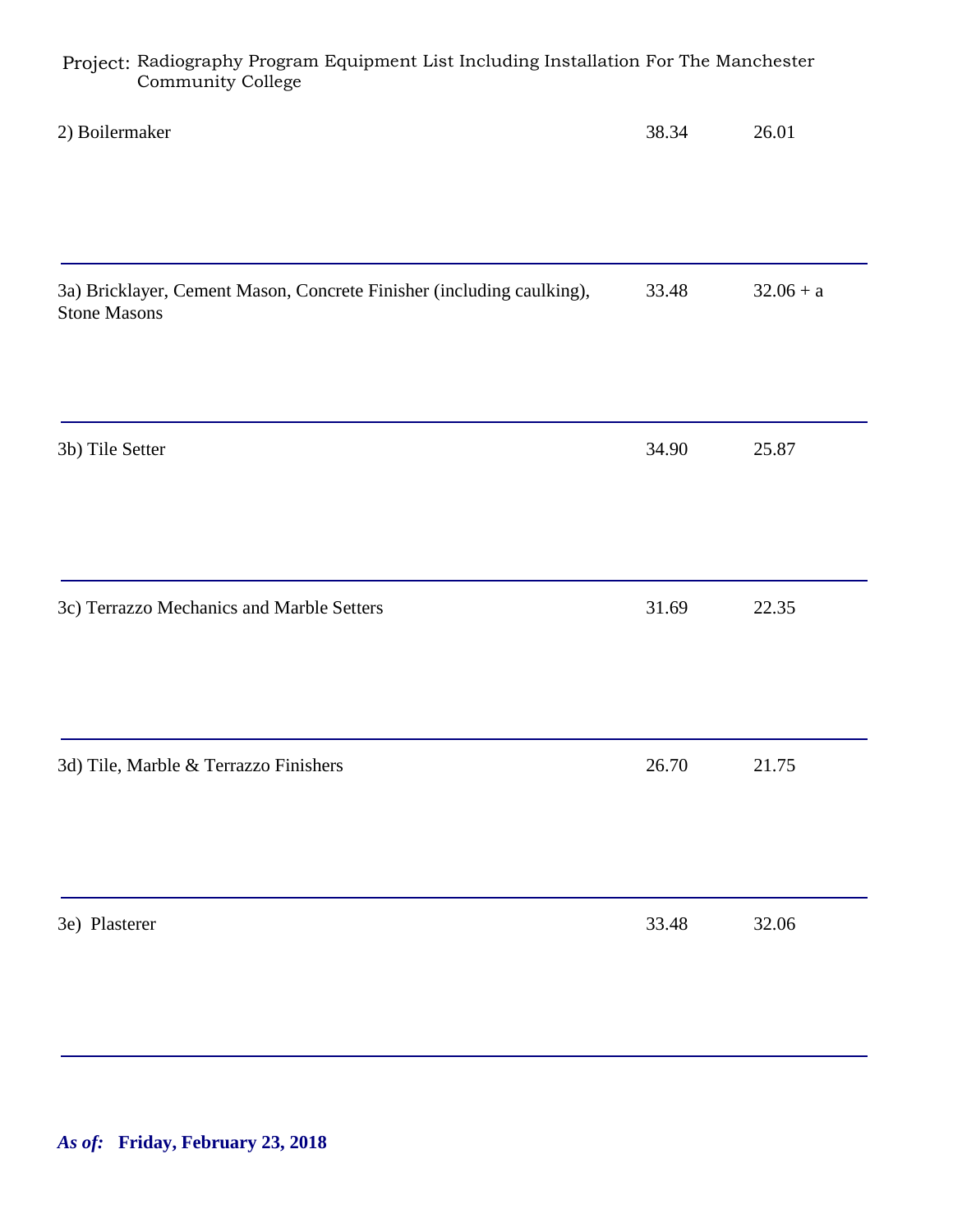------LABORERS------

| 4) Group 1: Laborers (common or general), acetylene burners, carpenter<br>tenders, concrete specialists, wrecking laborers, fire watchers.                                                                                                                                                                                    | 29.25 | 19.50 |
|-------------------------------------------------------------------------------------------------------------------------------------------------------------------------------------------------------------------------------------------------------------------------------------------------------------------------------|-------|-------|
| 4a) Group 2: Mortar mixers, plaster tender, power buggy operators,<br>powdermen, fireproofer/mixer/nozzleman (Person running mixer and<br>spraying fireproof only).                                                                                                                                                           | 29.50 | 19.50 |
| 4b) Group 3: Jackhammer operators/pavement breaker, mason tender<br>(brick), mason tender (cement/concrete), forklift operators and forklift<br>operators (masonry).                                                                                                                                                          | 29.75 | 19.50 |
| 4c) **Group 4: Pipelayers (Installation of water, storm drainage or sewage<br>lines outside of the building line with P6, P7 license) (the pipelayer rate<br>shall apply only to one or two employees of the total crew who primary<br>task is to actually perform the mating of pipe sections) P6 and P7 rate is<br>\$26.80. | 29.75 | 19.50 |
| 4d) Group 5: Air track operator, sand blaster and hydraulic drills.                                                                                                                                                                                                                                                           | 29.75 | 19.50 |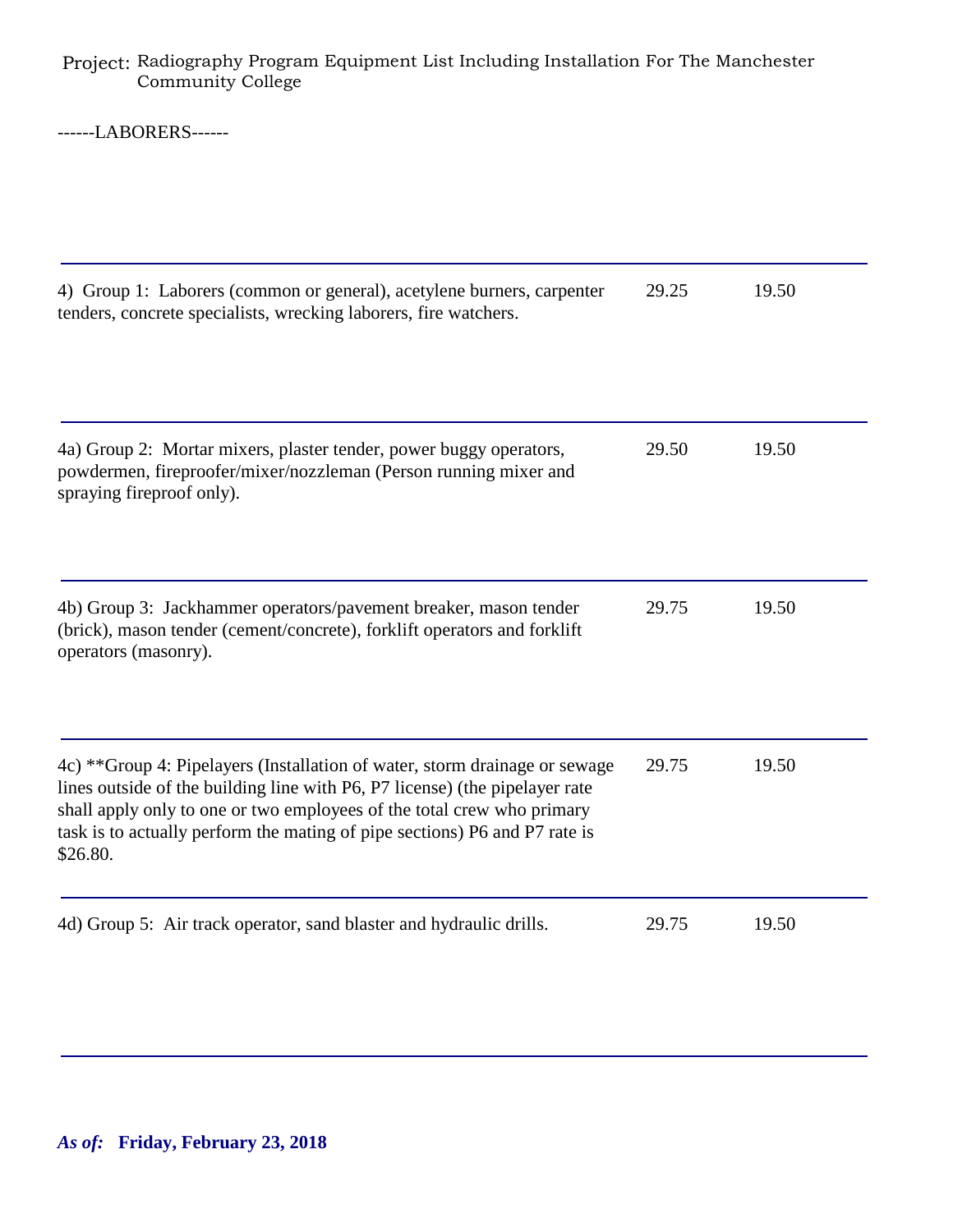| Project: Radiography Program Equipment List Including Installation For The Manchester<br><b>Community College</b>                                                                                                                                |       |       |  |
|--------------------------------------------------------------------------------------------------------------------------------------------------------------------------------------------------------------------------------------------------|-------|-------|--|
| 4e) Group 6: Blasters, nuclear and toxic waste removal.                                                                                                                                                                                          | 31.00 | 19.50 |  |
| 4f) Group 7: Asbestos/lead removal and encapsulation (except it's<br>removal from mechanical systems which are not to be scrapped).                                                                                                              | 30.25 | 19.50 |  |
| 4g) Group 8: Bottom men on open air caisson, cylindrical work and boring<br>crew.                                                                                                                                                                | 28.38 | 19.50 |  |
| 4h) Group 9: Top men on open air caisson, cylindrical work and boring<br>crew.                                                                                                                                                                   | 27.86 | 19.50 |  |
| 4i) Group 10: Traffic Control Signalman                                                                                                                                                                                                          | 16.00 | 19.50 |  |
| 5) Carpenter, Acoustical Ceiling Installation, Soft Floor/Carpet Laying,<br>Metal Stud Installation, Form Work and Scaffold Building, Drywall<br>Hanging, Modular-Furniture Systems Installers, Lathers, Piledrivers,<br>Resilient Floor Layers. | 32.60 | 25.34 |  |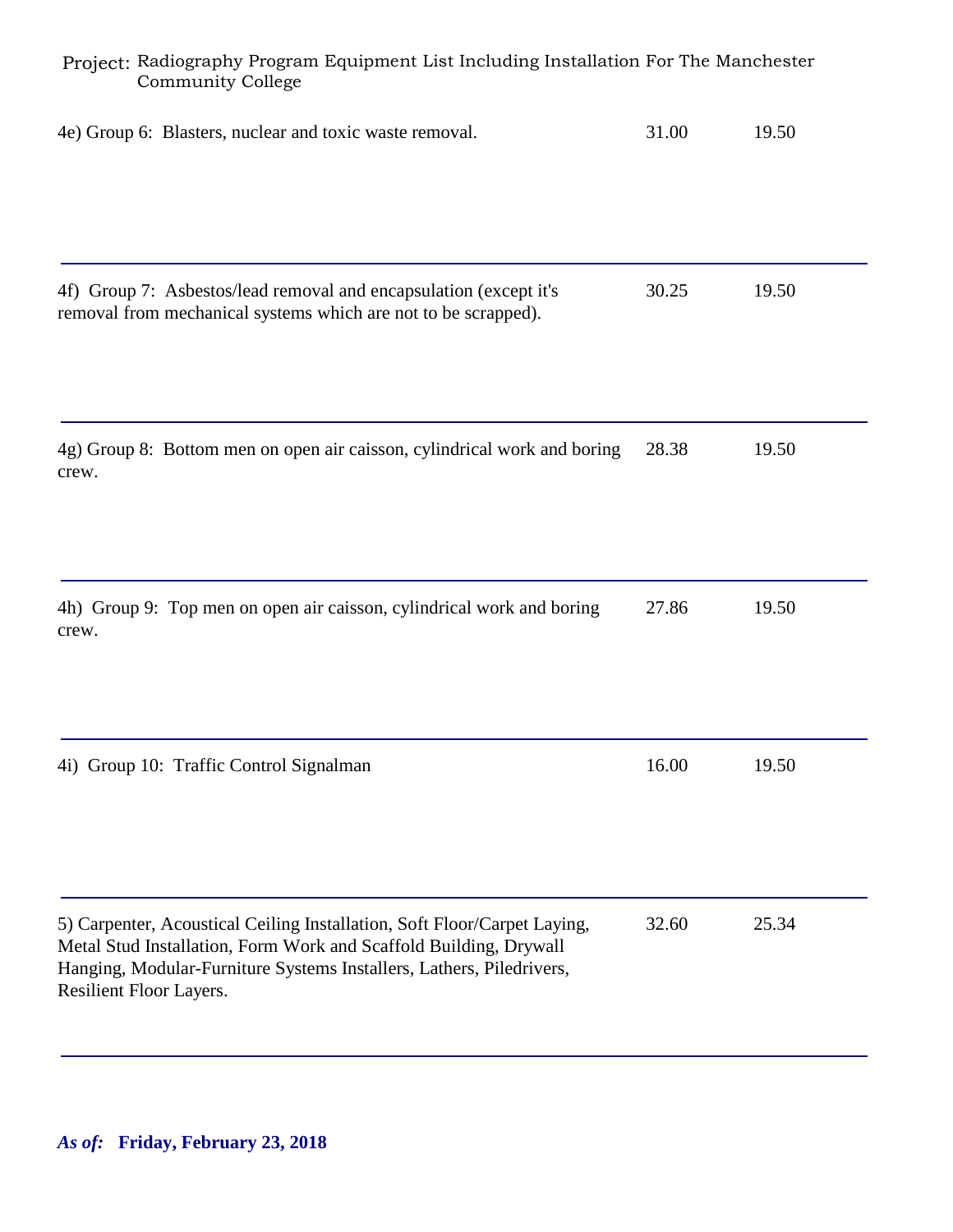| Project: Radiography Program Equipment List Including Installation For The Manchester<br><b>Community College</b>         |       |                                |
|---------------------------------------------------------------------------------------------------------------------------|-------|--------------------------------|
| 5a) Millwrights                                                                                                           | 33.14 | 25.74                          |
| 6) Electrical Worker (including low voltage wiring) (Trade License<br>required: E1,2 L-5,6 C-5,6 T-1,2 L-1,2 V-1,2,7,8,9) | 39.15 | $25.17 + 3\%$ of<br>gross wage |
| 7a) Elevator Mechanic (Trade License required: R-1,2,5,6)                                                                 | 51.71 | $32.645 + a + b$               |
| -----LINE CONSTRUCTION----                                                                                                |       |                                |
| Groundman                                                                                                                 | 26.50 | $6.5\% + 9.00$                 |
|                                                                                                                           |       |                                |
| Linemen/Cable Splicer                                                                                                     | 48.19 | $6.5\% + 22.00$                |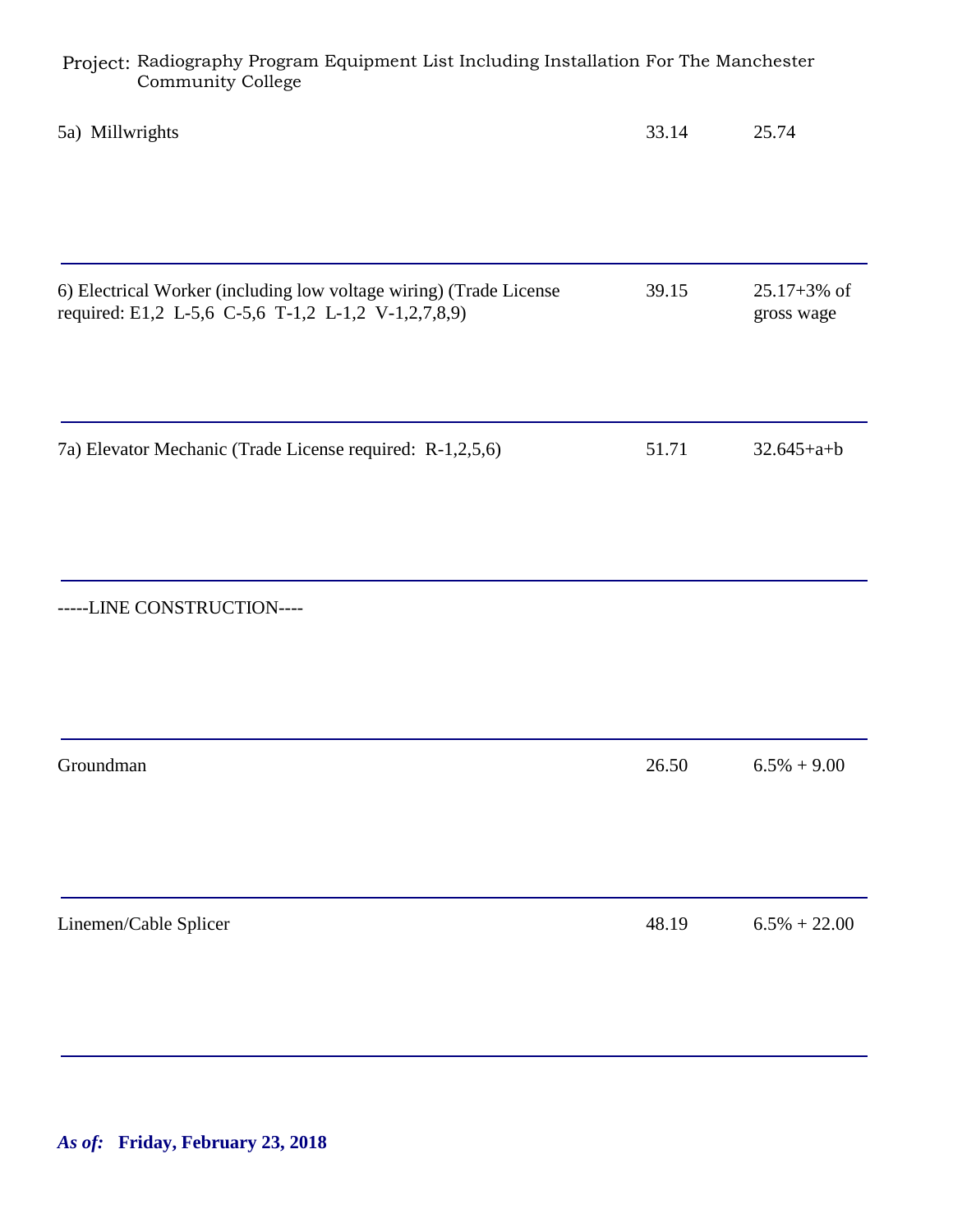| 8) Glazier (Trade License required: FG-1,2)                                                                                                                                                                                                                                                                                                                                                                                                         | 36.28 | $20.45 + a$ |
|-----------------------------------------------------------------------------------------------------------------------------------------------------------------------------------------------------------------------------------------------------------------------------------------------------------------------------------------------------------------------------------------------------------------------------------------------------|-------|-------------|
|                                                                                                                                                                                                                                                                                                                                                                                                                                                     |       |             |
| 9) Ironworker, Ornamental, Reinforcing, Structural, and Precast Concrete<br>Erection                                                                                                                                                                                                                                                                                                                                                                | 35.47 | $33.39 + a$ |
| ----OPERATORS----                                                                                                                                                                                                                                                                                                                                                                                                                                   |       |             |
| Group 1: Crane handling or erecting structural steel or stone, hoisting<br>engineer 2 drums or over, front end loader (7 cubic yards or over), work<br>boat 26 ft. and over and Tunnel Boring Machines. (Trade License Required)                                                                                                                                                                                                                    | 39.30 | $24.05 + a$ |
| Group 2: Cranes (100 ton rate capacity and over); Excavator over 2 cubic<br>yards; Piledriver (\$3.00 premium when operator controls hammer); Bauer<br>Drill/Caisson. (Trade License Required)                                                                                                                                                                                                                                                      | 38.98 | $24.05 + a$ |
| Group 3: Excavator; Backhoe/Excavator under 2 cubic yards; Cranes<br>(under 100 ton rated capacity), Grader/Blade; Master Mechanic; Hoisting<br>Engineer (all types of equipment where a drum and cable are used to hoist<br>or drag material regardless of motive power of operation), Rubber Tire<br>Excavator (Drott-1085 or similar); Grader Operator; Bulldozer Fine Grade.<br>(slopes, shaping, laser or GPS, etc.). (Trade License Required) | 38.24 | $24.05 + a$ |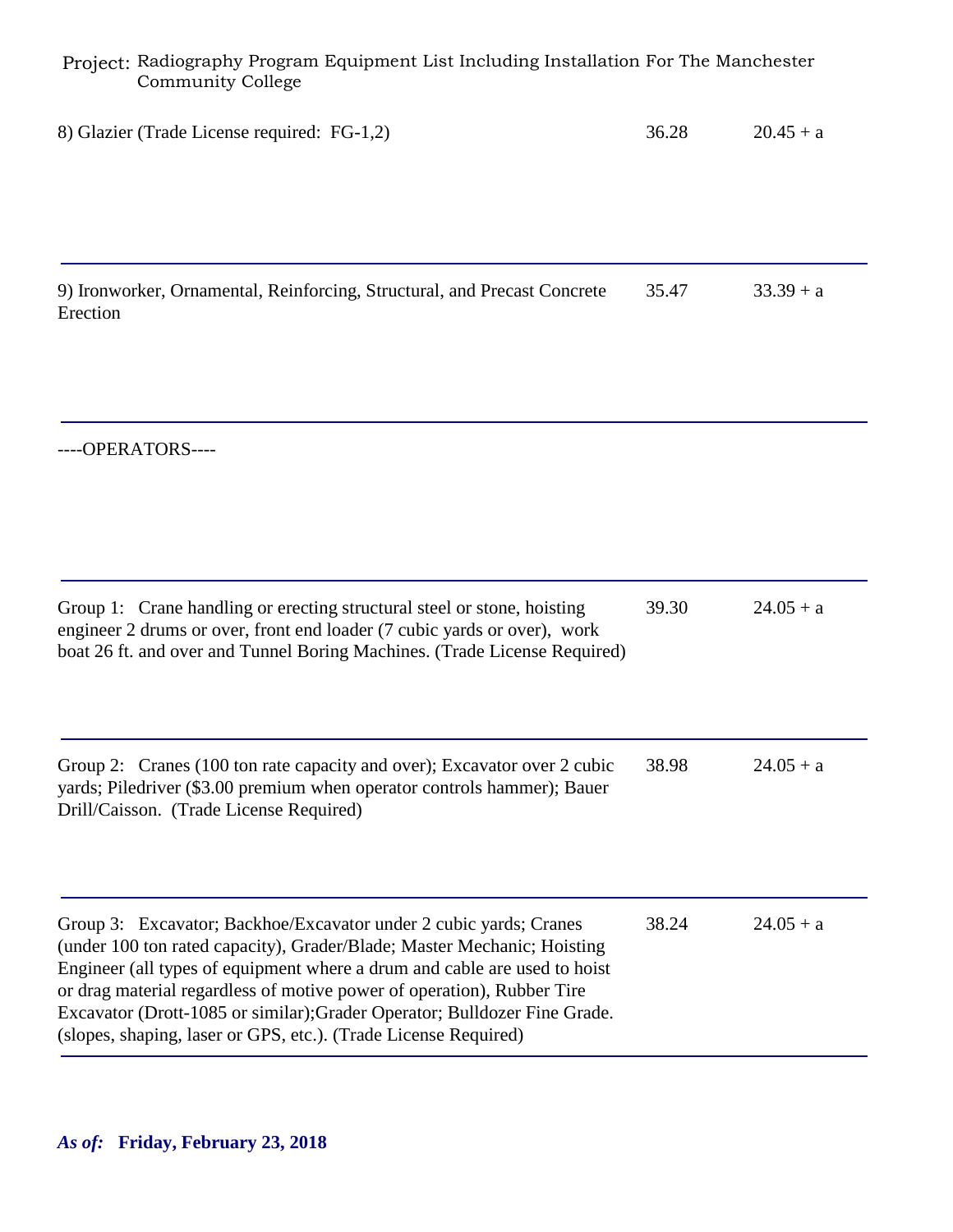| Project: Radiography Program Equipment List Including Installation For The Manchester<br><b>Community College</b>                                                                                                                                                   |       |             |  |  |
|---------------------------------------------------------------------------------------------------------------------------------------------------------------------------------------------------------------------------------------------------------------------|-------|-------------|--|--|
| Group 4: Trenching Machines; Lighter Derrick; Concrete Finishing<br>Machine; CMI Machine or Similar; Koehring Loader (Skooper).                                                                                                                                     | 37.85 | $24.05 + a$ |  |  |
| Group 5: Specialty Railroad Equipment; Asphalt Paver; Asphalt<br>Reclaiming Machine; Line Grinder; Concrete Pumps; Drills with Self<br>Contained Power Units; Boring Machine; Post Hole Digger; Auger;<br>Pounder; Well Digger; Milling Machine (over 24" Mandrell) | 37.26 | $24.05 + a$ |  |  |
| Group 5 continued: Side Boom; Combination Hoe and Loader; Directional<br>Driller; Pile Testing Machine.                                                                                                                                                             | 37.26 | $24.05 + a$ |  |  |
| Group 6: Front End Loader (3 up to 7 cubic yards); Bulldozer (rough<br>grade dozer).                                                                                                                                                                                | 36.95 | $24.05 + a$ |  |  |
| Group 7: Asphalt roller, concrete saws and cutters (ride on types),<br>vermeer concrete cutter, Stump Grinder; Scraper; Snooper; Skidder;<br>Milling Machine (24" and under Mandrell).                                                                              | 36.61 | $24.05 + a$ |  |  |
| Group 8: Mechanic, grease truck operator, hydroblaster; barrier mover;<br>power stone spreader; welding; work boat under 26 ft.; transfer machine.                                                                                                                  | 36.21 | $24.05 + a$ |  |  |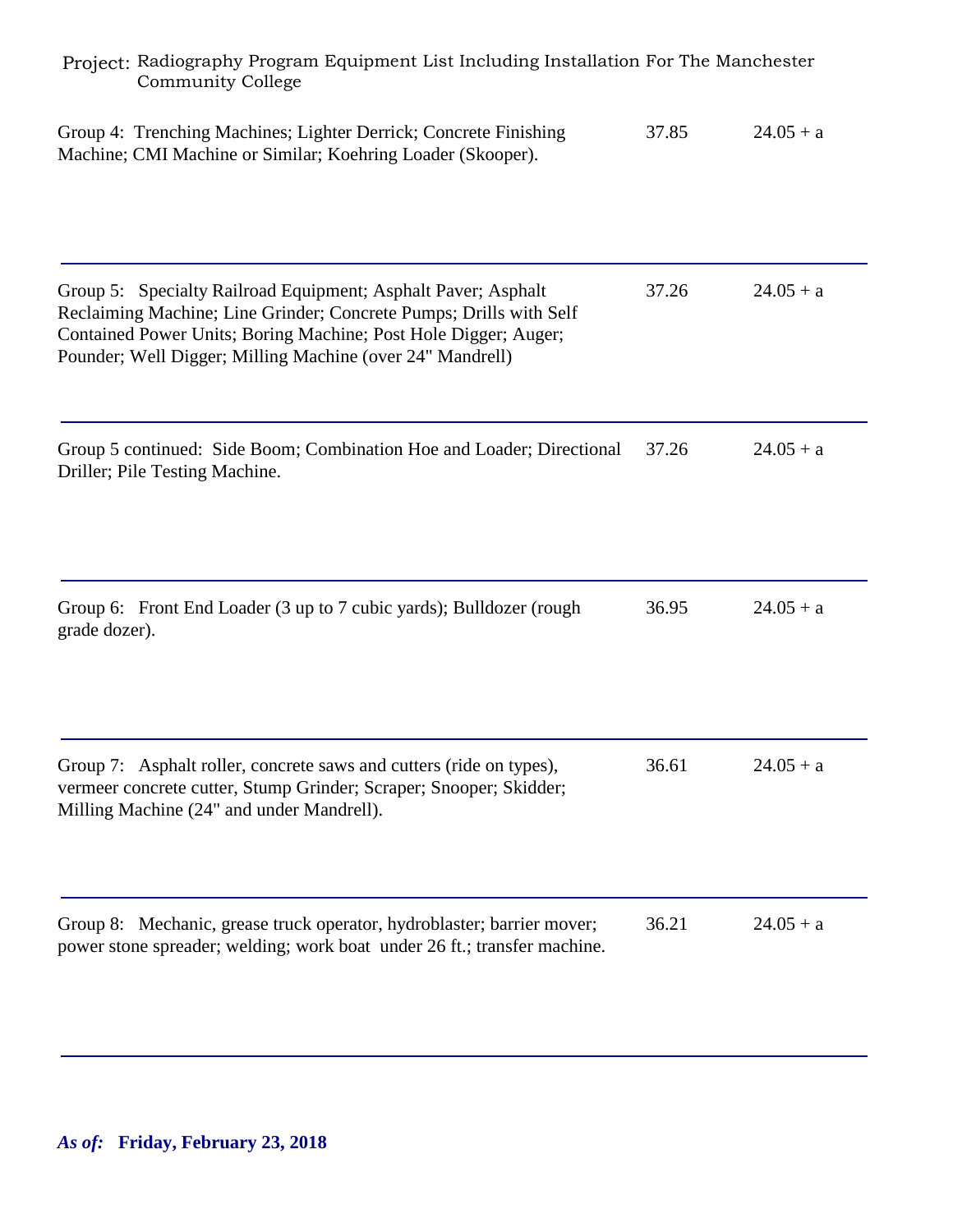| Project: Radiography Program Equipment List Including Installation For The Manchester<br><b>Community College</b>                                                                              |       |             |  |
|------------------------------------------------------------------------------------------------------------------------------------------------------------------------------------------------|-------|-------------|--|
| Group 9: Front end loader (under 3 cubic yards), skid steer loader<br>regardless of attachments, (Bobcat or Similar): forklift, power chipper;<br>landscape equipment (including Hydroseeder). | 35.78 | $24.05 + a$ |  |
| Group 10: Vibratory hammer; ice machine; diesel and air, hammer, etc.                                                                                                                          | 33.74 | $24.05 + a$ |  |
| Group 11: Conveyor, earth roller, power pavement breaker (whiphammer),<br>robot demolition equipment.                                                                                          | 33.74 | $24.05 + a$ |  |
| Group 12: Wellpoint operator.                                                                                                                                                                  | 33.68 | $24.05 + a$ |  |
| Group 13: Compressor battery operator.                                                                                                                                                         | 33.10 | $24.05 + a$ |  |
| Group 14: Elevator operator; tow motor operator (solid tire no rough<br>terrain).                                                                                                              | 31.96 | $24.05 + a$ |  |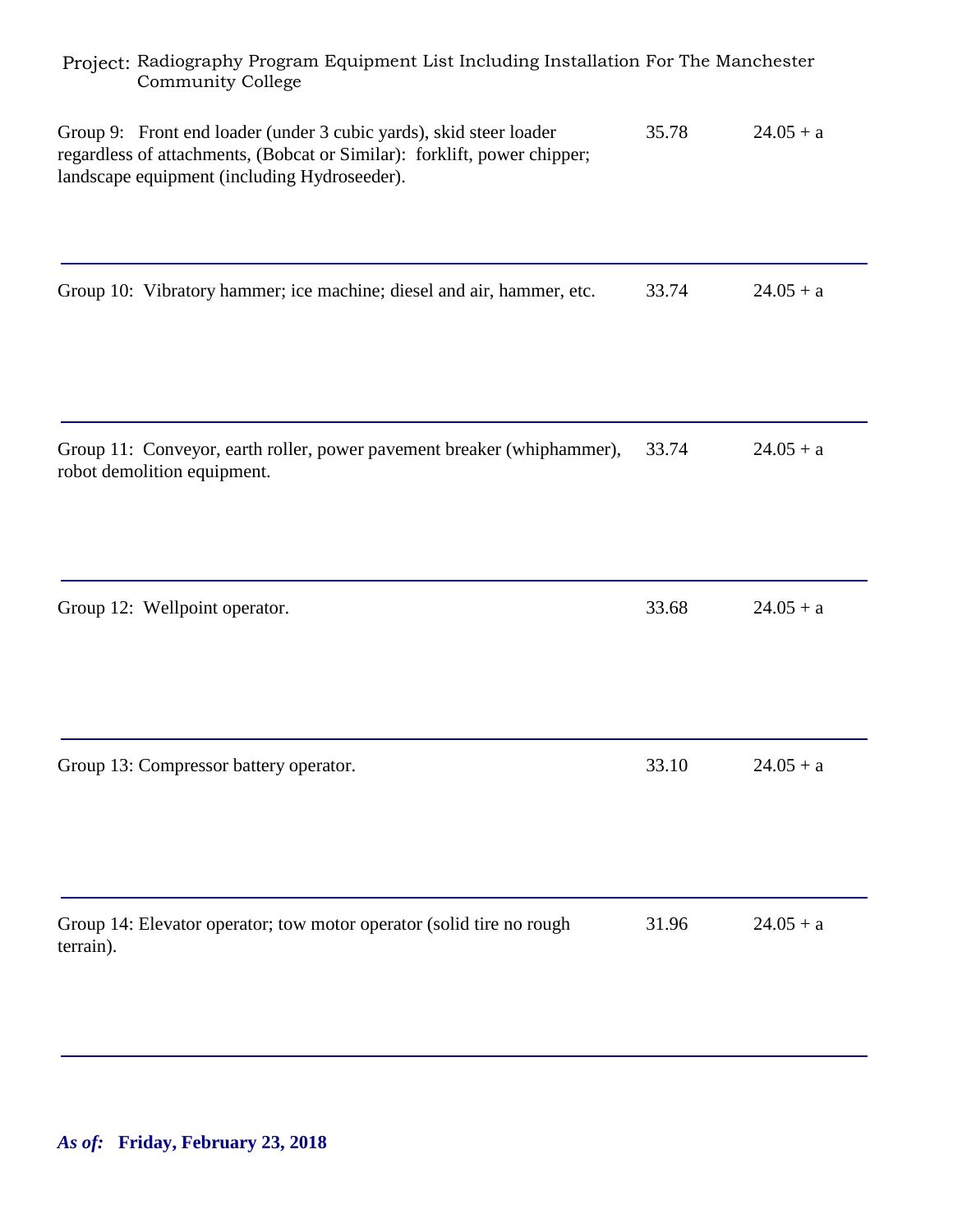| Project: Radiography Program Equipment List Including Installation For The Manchester<br><b>Community College</b> |       |             |  |
|-------------------------------------------------------------------------------------------------------------------|-------|-------------|--|
| Group 15: Generator Operator; Compressor Operator; Pump Operator;<br>Welding Machine Operator; Heater Operator.   | 31.55 | $24.05 + a$ |  |
| Group 16: Maintenance Engineer/Oiler.                                                                             | 30.90 | $24.05 + a$ |  |
| Group 17: Portable asphalt plant operator; portable crusher plant operator;<br>portable concrete plant operator.  | 35.21 | $24.05 + a$ |  |
| Group 18: Power safety boat; vacuum truck; zim mixer; sweeper;<br>(Minimum for any job requiring a CDL license).  | 32.79 | $24.05 + a$ |  |
| ------PAINTERS (Including Drywall Finishing)------                                                                |       |             |  |
| 10a) Brush and Roller                                                                                             | 32.72 | 20.45       |  |
|                                                                                                                   |       |             |  |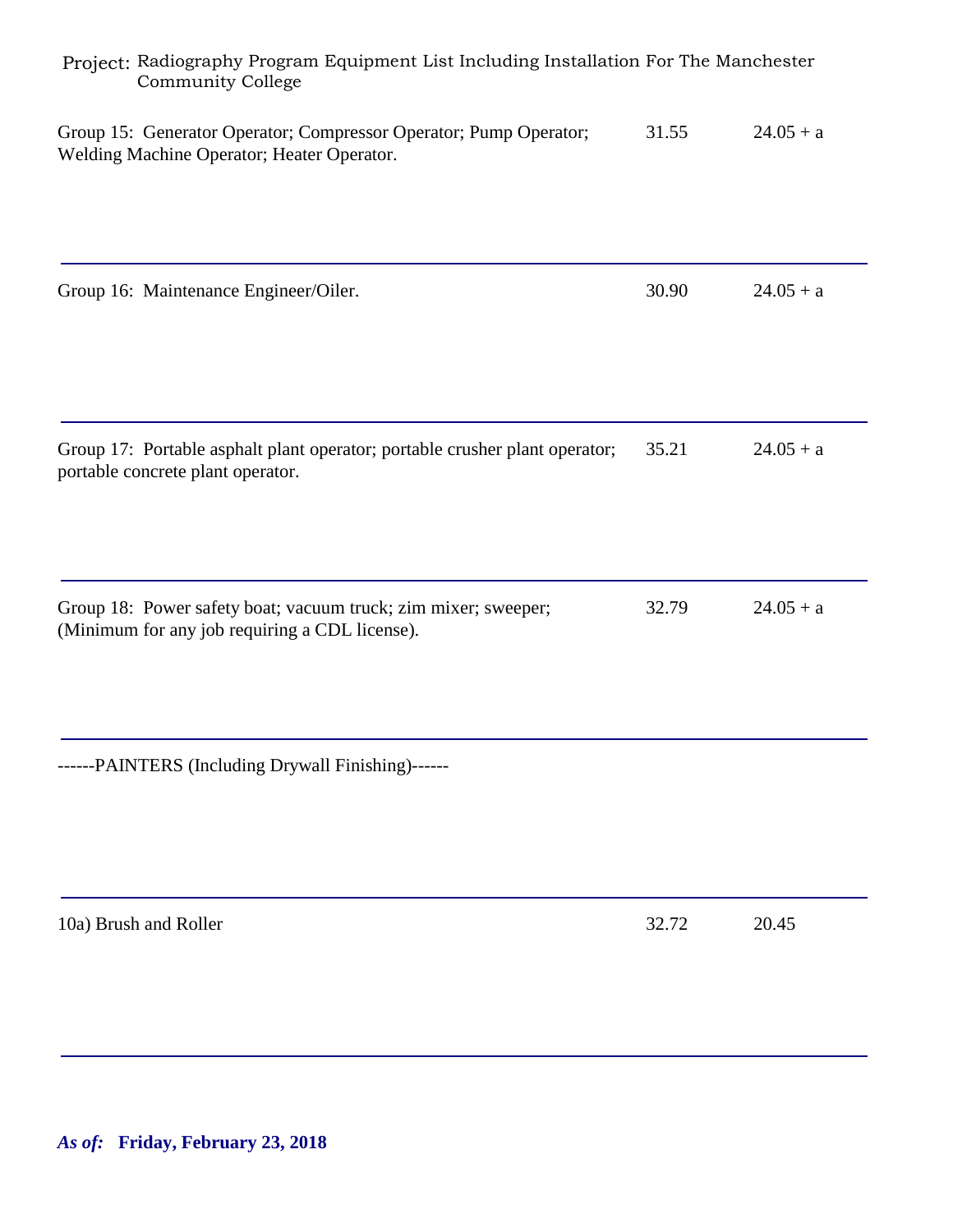| Project: Radiography Program Equipment List Including Installation For The Manchester<br><b>Community College</b>  |       |             |  |
|--------------------------------------------------------------------------------------------------------------------|-------|-------------|--|
| 10b) Taping Only/Drywall Finishing                                                                                 | 33.47 | 20.45       |  |
| 10c) Paperhanger and Red Label                                                                                     | 33.22 | 20.45       |  |
| 10e) Blast and Spray                                                                                               | 35.72 | 20.45       |  |
| 11) Plumber (excluding HVAC pipe installation) (Trade License required:<br>$P-1,2,6,7,8,9$ J $-1,2,3,4$ SP $-1,2)$ | 41.62 | 30.36       |  |
| 12) Well Digger, Pile Testing Machine                                                                              | 33.01 | $19.40 + a$ |  |
| 13) Roofer (composition)                                                                                           | 34.92 | 19.28       |  |

*As of:* **Friday, February 23, 2018**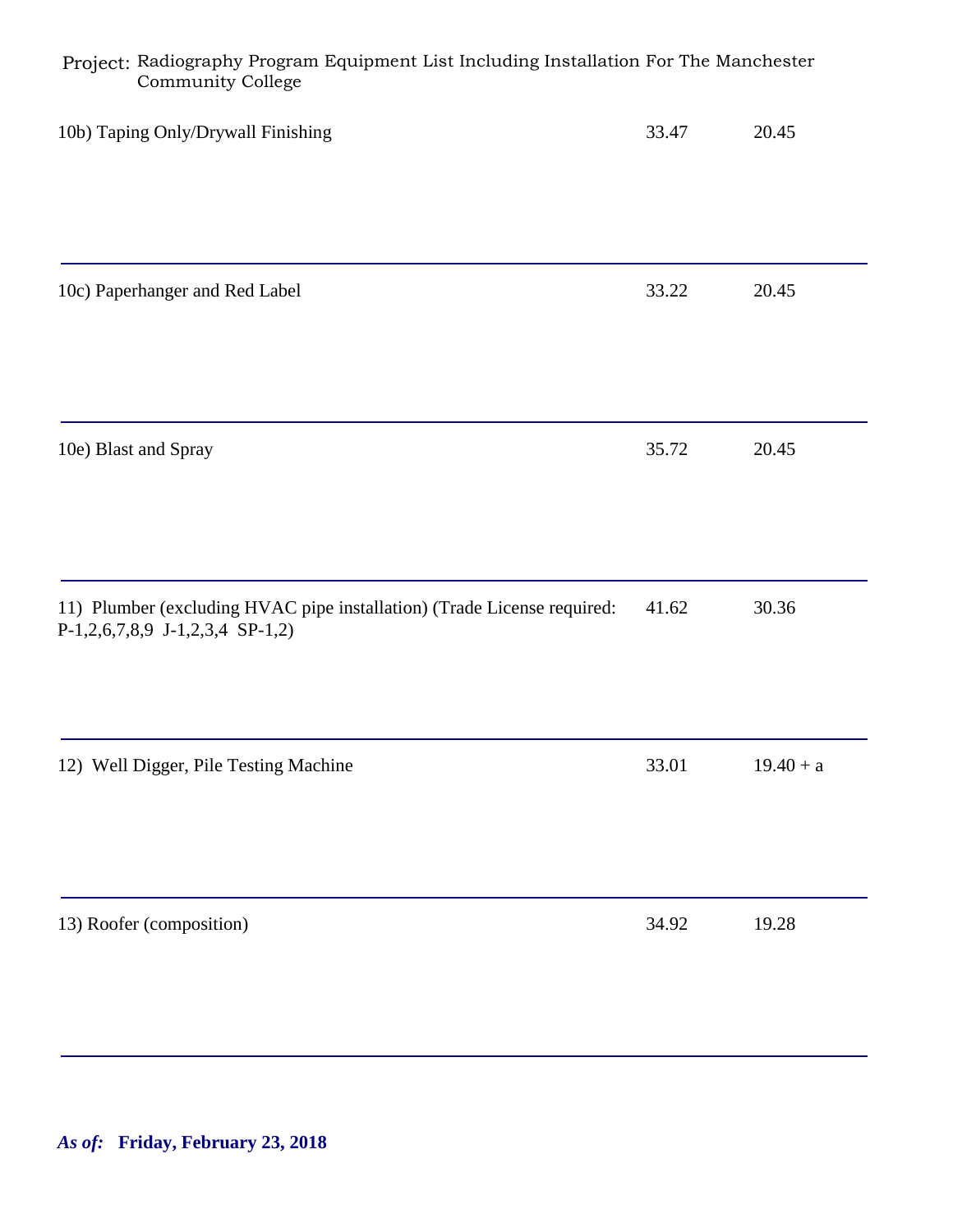| Project: Radiography Program Equipment List Including Installation For The Manchester<br><b>Community College</b>                    |       |             |  |
|--------------------------------------------------------------------------------------------------------------------------------------|-------|-------------|--|
| 14) Roofer (slate & tile)                                                                                                            | 35.42 | 19.28       |  |
| 15) Sheetmetal Worker (Trade License required for HVAC and Ductwork:<br>SM-1, SM-2, SM-3, SM-4, SM-5, SM-6)                          | 37.18 | 34.29       |  |
| 16) Pipefitter (Including HVAC work)<br>(Trade<br>License required: S-1,2,3,4,5,6,7,8 B-1,2,3,4 D-1,2,3,4, G-1, G-2, G-8 &<br>$G-9)$ | 41.62 | 30.36       |  |
| ------TRUCK DRIVERS------                                                                                                            |       |             |  |
| $17a)$ 2 Axle                                                                                                                        | 29.13 | $22.32 + a$ |  |
| 17b) 3 Axle, 2 Axle Ready Mix                                                                                                        | 29.23 | $22.32 + a$ |  |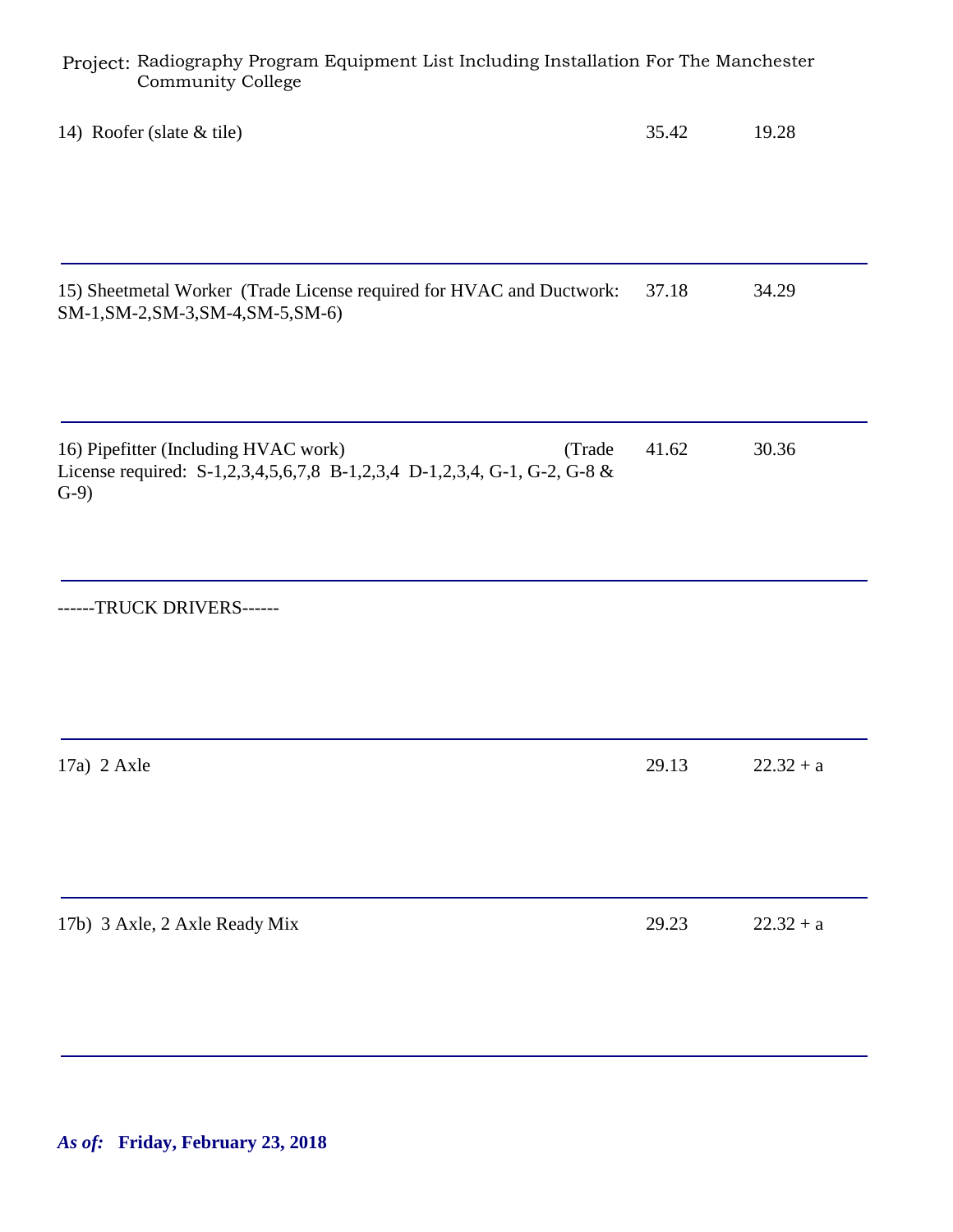| Project: Radiography Program Equipment List including instantion For the Manchester<br><b>Community College</b>                   |       |             |
|-----------------------------------------------------------------------------------------------------------------------------------|-------|-------------|
| 17c) 3 Axle Ready Mix                                                                                                             | 29.28 | $22.32 + a$ |
| 17d) 4 Axle, Heavy Duty Trailer up to 40 tons                                                                                     | 29.33 | $22.32 + a$ |
| 17e) 4 Axle Ready Mix                                                                                                             | 29.38 | $22.32 + a$ |
| 17f) Heavy Duty Trailer (40 Tons and Over)                                                                                        | 29.58 | $22.32 + a$ |
| 17g) Specialized Earth Moving Equipment (Other Than Conventional Type<br>on-the-Road Trucks and Semi-Trailers, Including Euclids) | 29.38 | $22.32 + a$ |
| 18) Sprinkler Fitter (Trade License required: F-1,2,3,4)                                                                          | 43.92 | $15.84 + a$ |
|                                                                                                                                   |       |             |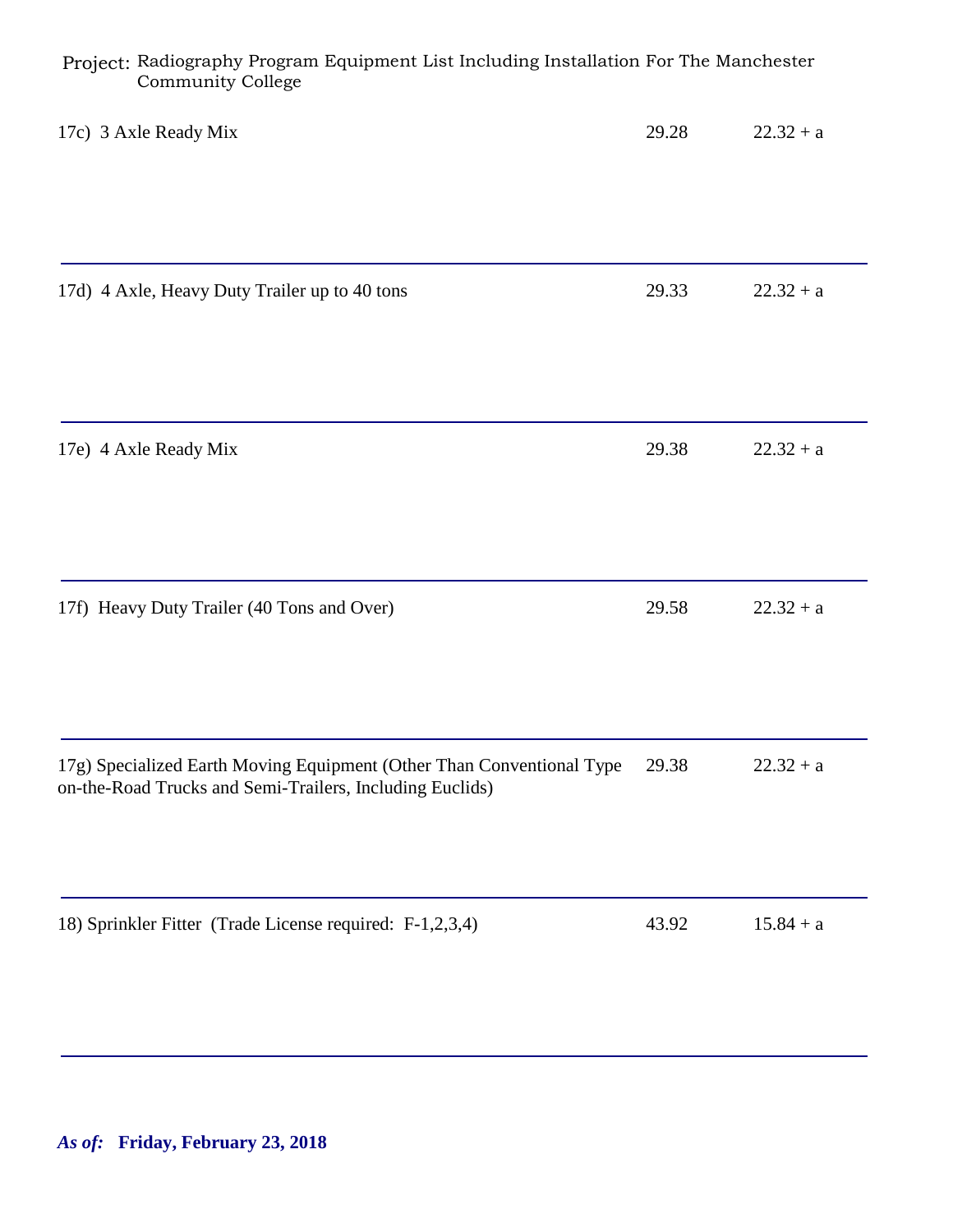19) Theatrical Stage Journeyman 25.76 7.34

*As of:* **Friday, February 23, 2018**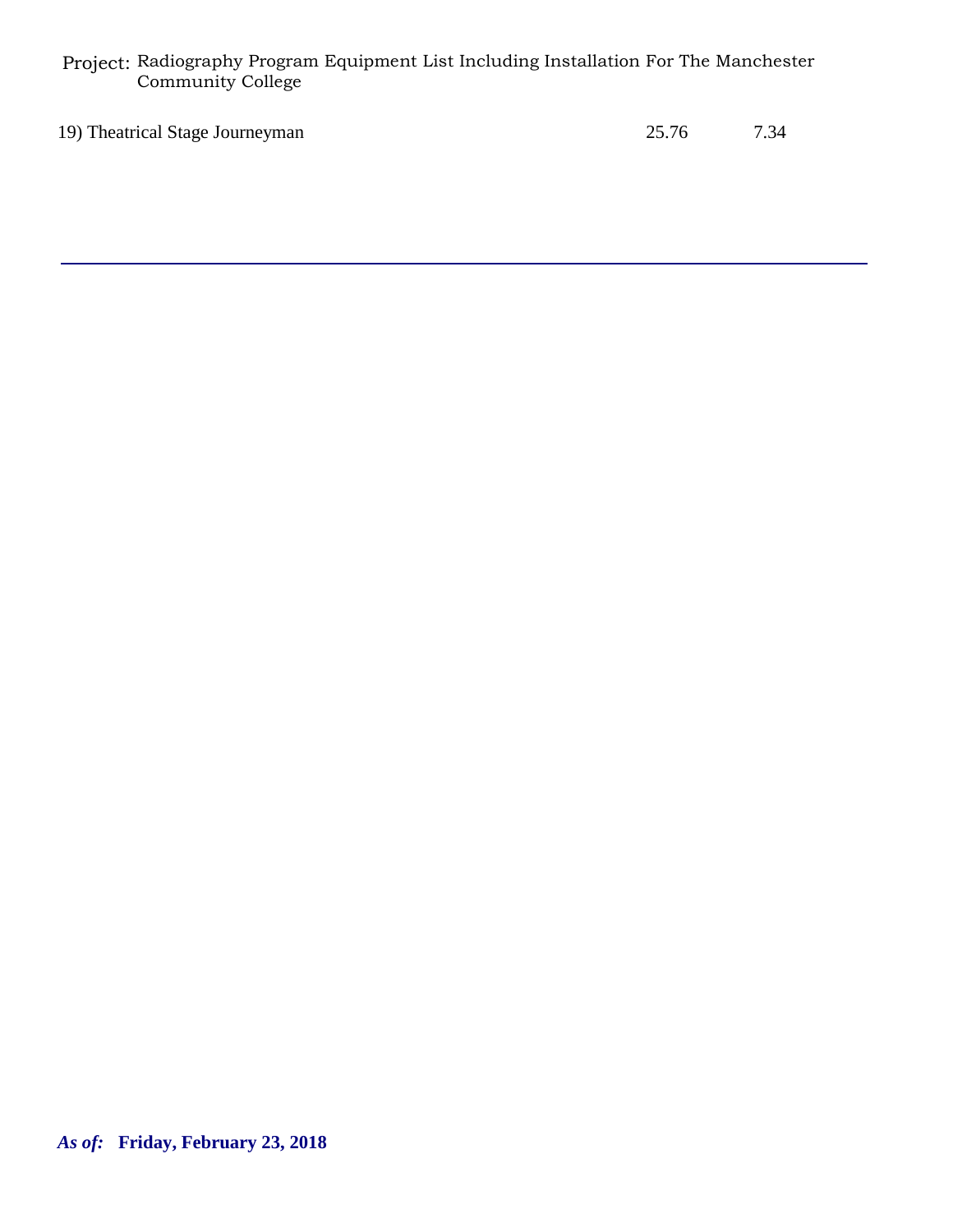*Welders: Rate for craft to which welding is incidental.*

*\*Note: Hazardous waste removal work receives additional \$1.25 per hour for truck drivers.*

*\*\*Note: Hazardous waste premium \$3.00 per hour over classified rate*

*ALL Cranes: When crane operator is operating equipment that requires a fully licensed crane operator to operate he receives an extra \$4.00 premium in addition to the hourly wage rate and benefit contributions:*

*1) Crane handling or erecting structural steel or stone; hoisting engineer (2 drums or over)*

- *2) Cranes (100 ton rate capacity and over) Bauer Drill/Caisson*
- *3) Cranes (under 100 ton rated capacity)*

Crane with 150 ft. boom (including jib) - \$1.50 extra Crane with 200 ft. boom (including jib) - \$2.50 extra Crane with 250 ft. boom (including jib) - \$5.00 extra Crane with 300 ft. boom (including jib) - \$7.00 extra Crane with 400 ft. boom (including jib) - \$10.00 extra

All classifications that indicate a percentage of the fringe benefits must be calculated at the percentage rate times the "base hourly rate".

Apprentices duly registered under the Commissioner of Labor's regulations on "Work Training Standards for Apprenticeship and Training Programs" Section 31-51-d-1 to 12, are allowed to be paid the appropriate percentage of the prevailing journeymen hourly base and the full fringe benefit rate, providing the work site ratio shall not be less than one full-time journeyperson instructing and supervising the work of each apprentice in a specific trade.

 *The Prevailing wage rates applicable to this project are subject to annual adjustments each July 1st for the duration of the project.* 

 *Each contractor shall pay the annual adjusted prevailing wage rate that is in effect each July 1st, as posted by the Department of Labor.* 

 *It is the contractor's responsibility to obtain the annual adjusted prevailing wage rate increases directly from the Department of Labor's website.*

 *The annual adjustments will be posted on the Department of Labor's Web page: www.ct.gov/dol. For those without internet access, please contact the division listed below.*

 *The Department of Labor will continue to issue the initial prevailing wage rate schedule to the Contracting Agency for the project.*

 *All subsequent annual adjustments will be posted on our Web Site for contractor access.* 

 *Contracting Agencies are under no obligation pursuant to State labor law to pay any increase due to the annual adjustment provision.*